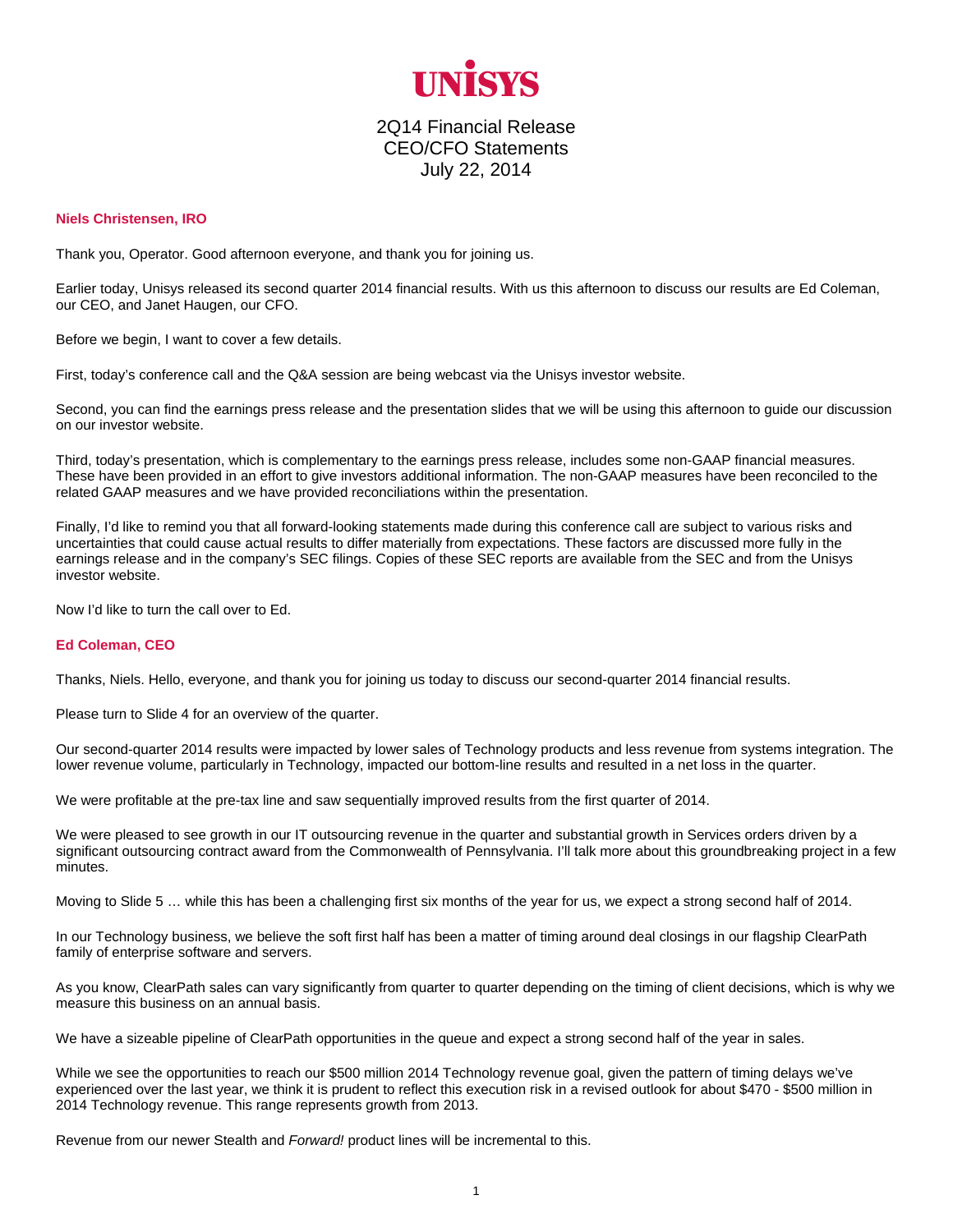Within our ClearPath business, we are excited about a new generation of systems that we announced in June. Our ClearPath models now use standard x86 Intel processors from the low end to the high end, culminating a decade-long shift away from proprietary CMOS chip technology.

Clients have reacted very favorably to this new generation of systems and we look forward to rolling out the new systems to them.

The new models make use of an advanced software-based architecture that allows ClearPath systems and workloads to run on the same fabric-based Intel platform we announced last fall as *Forward!* by Unisys to support Linux and Windows.

This has been a remarkable engineering achievement in that the evolution to all-Intel based systems has been done without impacting our customers and their decades of investments in ClearPath applications.

In addition to ClearPath, we also expect increased market traction in the second half of 2014 for our newer Stealth and *Forward!* products.

With Stealth and *Forward!*, we have two innovative products that we feel are well positioned and have significant growth potential. On the marketing side, we've been investing in increasing market awareness of these products – and we are excited by the recognition we've been seeing.

Recently, Stealth won the prestigious 2014 American Technology Award for cybersecurity from the TechAmerica Foundation, which recognizes the best technology products in the U.S. Stealth has also been named a finalist for the 2014 American Business Awards in the category of new software security product of the year.

Market interest in Stealth and first-time buys and proof-of-concept implementations continue to grow. We look for ongoing traction in the second half of the year.

We are also seeing increased market interest and recognition of the previously mentioned *Forward!* line of fabric-based Intel servers.

*Forward!* uses Unisys secure partitioning technology to run Windows and Linux applications with mission-critical levels of performance, security, and availability on an Intel platform. We are targeting *Forward!* for such growing markets as server consolidation, Unix-to-Linux migration, SAP and other ERP applications, cloud and big data workloads, and running mission-critical applications that have not yet been virtualized.

In the second quarter we brought out a new version of *Forward!* with enhanced power and functionality. We also released third-party benchmarking results that show *Forward!* providing significant performance advantages over industry-standard virtualization technologies.

We were excited to see *Forward!* recently positioned in Gartner's first-ever Magic Quadrant for Integrated Systems. This came after *Forward!* has been out in the market for only six months. *Forward!* was also recently named by Computer Reseller News as one of its "10 Coolest Servers" of 2014.

We have a growing pipeline of opportunities for *Forward!* and look for increased traction in this product as well in the second half.

With the combination of our new ClearPath systems, *Forward!* and Stealth, along with our Choreographer provisioning and orchestration software, we have laid the foundation for clients to build a software-defined data center that gives them far greater power, flexibility and security for their mission-critical applications.

Turning to Slide 6, in our Services business we continue to make adjustments to our portfolio, our go-to-market approach, and our cost structure in light of changing market conditions.

Our biggest challenge in Services, from a revenue perspective, is in our project-based systems integration business. Like others in the industry, we are seeing a shift in client buying patterns away from traditional large, multi-year, customized systems integration projects toward shorter-term, packaged projects that can be implemented quickly with less risk and with a rapid return on investment.

Organizations are also looking to reduce their capital investments and operating expenses by moving to cloud-based solutions delivered on demand via as-a-service delivery models.

This shift is also changing the requirements for resources and people skills. Today's IT consultants and service specialists must be adept in applying disruptive technologies such as mobility, the cloud, social computing and big data within subscription-based Softwareas-a-Service delivery models where clients are increasingly interested in purchasing computing power on an as-needed basis.

We feel that we are well along in making this transition in our outsourcing and managed Services business. For example, the Commonwealth of Pennsylvania recently chose Unisys for a groundbreaking solution to create and operate what is expected to be one of the largest secure, cloud-based IT implementations by a U.S. state government.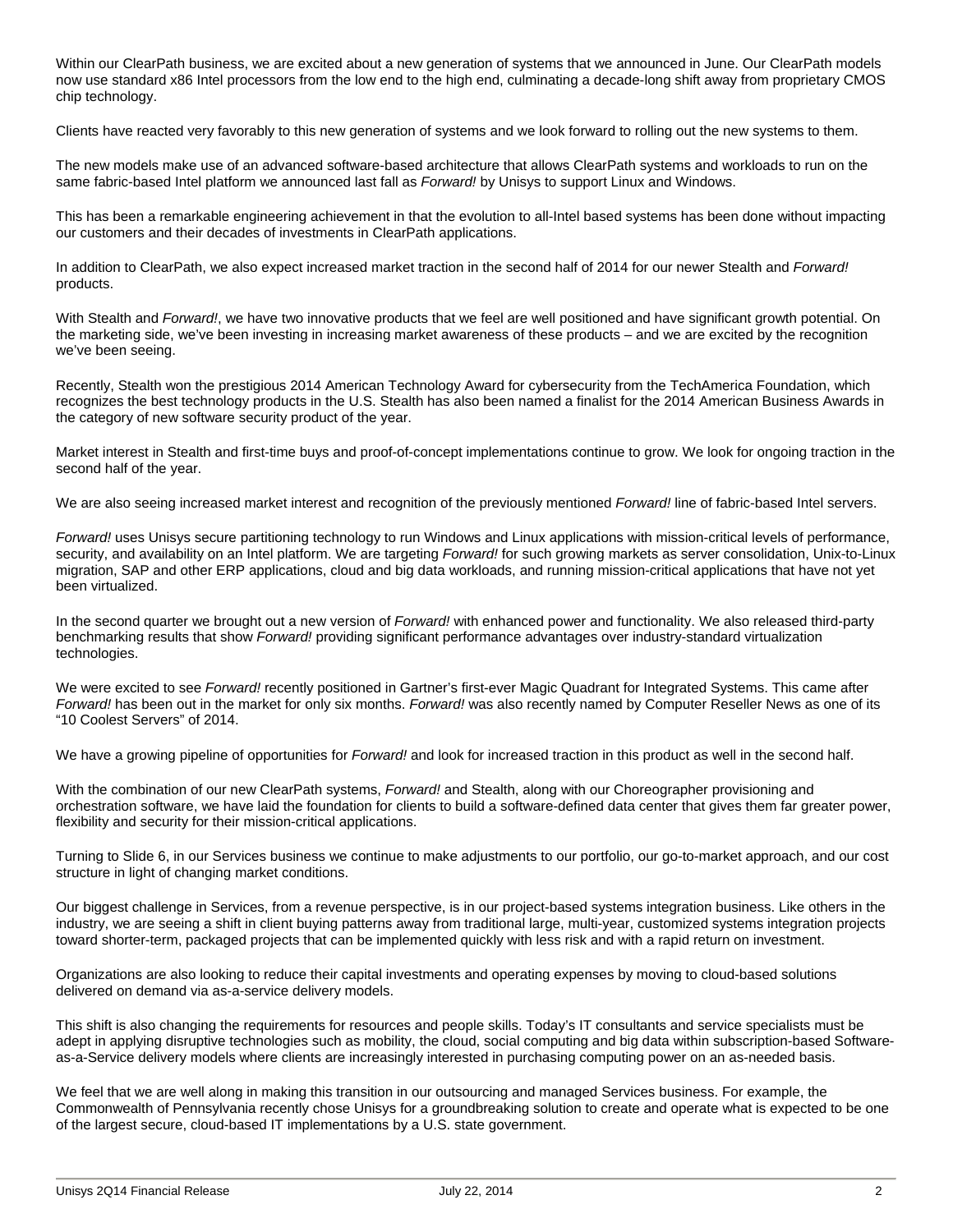Building on our previous data center transformation work with the Commonwealth, Unisys will consolidate seven separate data centers into a secure hybrid cloud environment that will allow state agencies to procure computing services on demand. The contract is valued about \$681 million over its initial seven-year term and has three additional one-year options.

By enabling agencies to access and use IT services on an as-needed basis, the Commonwealth will be able to reduce operating costs while enhancing its flexibility and service delivery.

As another example of how we are transitioning to new models in our managed services business, we continue to grow our client base for our cloud-based Edge IT service management solution, which uses advanced automation and predictive analytics to deliver costefficient, personalized IT support services to an organization's end users.

Because it is cloud- and standards-based, Edge can be implemented in as few as 45 days compared to the six months or more that other ITSM deployments typically require. We were excited to see Unisys recently named as a "Leader" in the 2014 Forrester Research Wave Report for North American ITSM Implementation Providers, where our solution was the only one to receive a perfect score in the category of value proposition.

Edge is now being used by more than 160 clients globally – including in emerging markets. In Africa, IT services provider Bytes Technology Group recently chose our Edge ITSM solution to provide IT services to 41 business units. Bytes will also use Edge to provide standardized IT support services to new customers across the region. This follows the selection of Edge by 21Vianet as its standard ITSM platform for delivering IT support services to its customers in China.

While we've made good progress in transitioning our managed services business to new delivery models, we have more work to do in our project-based systems integration business, where we've been experiencing revenue declines. This impacts our ability to reach our 2014 goal of flat services revenue. Combining this ongoing challenge with our first half services revenue performance, we anticipate low single digit percentage declines in year over year 2014 services revenue for the full year.

Given that systems integration has traditionally been a higher-margin services area for us, these declines have impacted our ability to achieve our long-term goal of a consistent 8 to 10 percent Services operating profit margin.

We are taking a number of actions to drive improved trends in our systems integration business.

First, given the increasing commonality of skill sets across services sub-segments, we have combined our non-U.S. Federal services businesses into one organization, with common resource management across both managed services and shorter-term project work. We feel this will help us better leverage critical skills in client projects while increasing our efficiency and utilization, which already showed encouraging improvement in the second quarter.

Second, we are rationalizing our services and solution portfolio and shifting more of our offerings to cloud-based and software-as-aservice delivery models – with the goal of improving cost efficiency while putting greater sales and delivery focus behind those solutions with the greatest growth prospects.

Third, we plan to increase the percentage of our workforce in lower-cost delivery organizations. That percentage has been flat in recent months at about 35 percent of our global workforce. We want to increase that by at least five percentage points over the next 12 months to improve our overall cost competitiveness.

And, finally, we have had a few underperforming contracts that have impacted our Services revenue and margins in the first half. We believe these issues are mostly behind us now and we look for improvement in our Services results in the second half of the year.

So in summary, moving to Slide 7 … while we are disappointed with the results in the first half of 2014, we are looking forward to a strong second half of the year.

The IT industry is going through major transitions, driven by the disruptive trends of cloud, mobility, big data, social computing, and increasing cybersecurity threats.

These transitions include the shift from labor-based services to software-based and enabled services; from on-premise computing to hybrid clouds; from heterogenous technology platforms to standardizing on common platforms like Intel Xeon; from human to machine interactions to sensor-based machine to machine interactions in support of critical infrastructure and other mission-critical applications.

As a leader in providing mission-critical products, services and solutions, Unisys, too, is making important changes to its business. We are creating innovative new products and services to incorporate these disruptive trends and support these necessary transitions to deliver what we refer to as "modern mission critical" IT.

We believe we are well positioned to take advantage of these market shifts to drive profitable growth and achieve our 2014 to 2016 financial goals. As a reminder, those goals are:

To grow our Technology business by leveraging our investments in new technology products such as Stealth and *Forward!*, while continuing to invest in ClearPath as the foundation of our Technology business.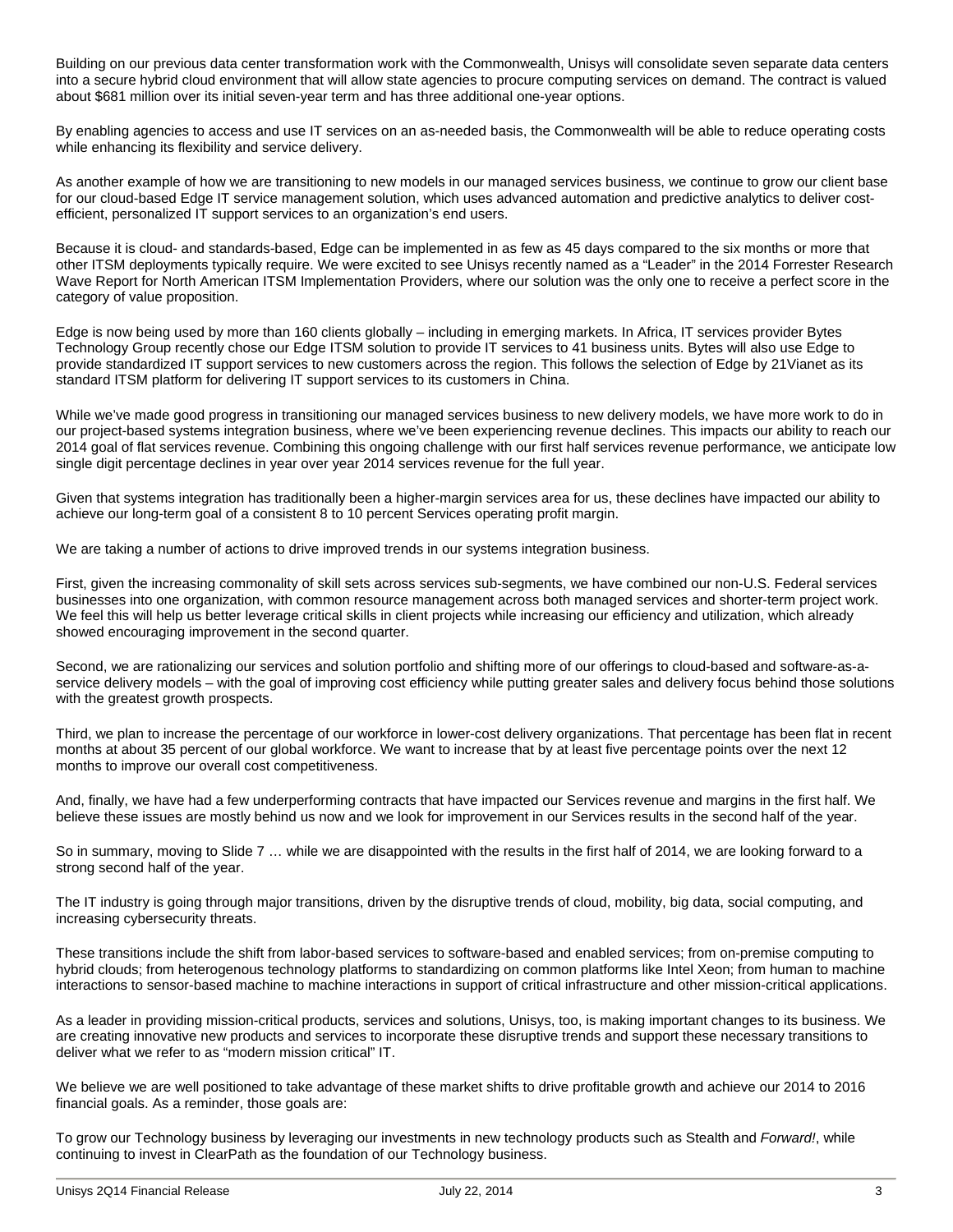Second, to continue building our reseller channel to reach new customers and grow revenue coming from the channel;

And, third, to reach our goal of consistently achieving an 8 to 10 percent operating profit margin in our Services business by growing our higher-margin services, simplifying our operations, and providing services more cost efficiently.

To drive toward these growth goals, we continue to enhance our sales team and go-to-market model to improve our selling execution. And we continue to invest in marketing and awareness activities to increase the visibility of Unisys and our offerings in the market.

Thanks again for joining us today. Now, I'd like to ask Janet to take you through our results in more detail, and then we will be happy to take your questions.

## **Janet Haugen, CFO**

Thanks, Ed. Hello, everyone.

This was clearly a difficult quarter and a challenging first half across both our Technology and Services businesses.

While the second quarter of 2014 represented improved sequential performance compared to the first quarter and included significant year-over-year order growth, solid cash management, and stable Services operating margins, our results were below those of the second quarter of 2013.

Please turn to Slide 9 for a discussion of our second quarter 2014 financial results.

We reported revenue of \$806 million in the quarter, which was down 6 percent year-over-year; down 7 percent on a constant currency basis.

Technology revenue in the second quarter of 2014 was down compared to the year ago period principally reflecting lower sales of our ClearPath systems which can vary significantly from quarter to quarter.

The Technology performance continues to be best measured on an annual basis. Our goal for the base Technology business is for year-over-year growth in revenue for 2014. This requires a strong second half performance and we have a pipeline of opportunities that support this outcome. Our Stealth and *Forward!* product offerings represent the opportunity for additional growth.

Our second quarter 2014 results were also adversely affected by lower Systems Integration and Infrastructure Services revenue.

In the second quarter 2014, our Systems Integration business was impacted by execution issues on a few Systems Integration projects. While in-quarter project revenue as a percentage of total services returned to the low end of the historical range we would expect, lower revenue associated with the projects I mentioned earlier impacted both the top line and profitability of our Systems Integration business.

Currency had a 1 percentage point positive impact on our revenue in the quarter.

Based on today's rates, we anticipate currency to have a 2 percentage point favorable impact on revenue in the third quarter of 2014 compared to the third quarter of 2013.

Our gross profit margin declined from 23.4 percent in the second quarter of 2013 to 20.5 percent in the second quarter of 2014 primarily due to lower year-over-year revenue in the Technology business.

Operating expenses declined by approximately 8 percent year over-year in the second quarter of 2014. This reduction was achieved despite the incremental investments we continued to make in growth programs like Stealth, *Forward!*, our reseller channel initiatives, and our cloud-based solutions. During the second quarter of 2014 the incremental spending on these growth programs was approximately \$7 million. While this was more than offset by lower operating expenses elsewhere during the second quarter of 2014, we continue to expect an increase in year-over-year operating expenses for the full year 2014.

Second quarter 2014 pension expense was \$18 million compared to \$23 million in the second quarter of 2013. Pension expense is not included in the segment results. We expect approximately \$75 million of pension expense in 2014, compared with pension expense of about \$94 million in 2013.

Other expense for the second quarter of 2014 was \$3 million which was primarily attributable to foreign exchange losses. Other income of \$14 million in the year ago quarter reflected foreign exchange gains.

At the tax line, we had a \$20 million tax provision in the quarter on \$11 million in pre-tax income compared with a \$23 million tax provision in the year-ago quarter on pre-tax income of \$50 million. As I have said previously, our effective tax rate varies significantly quarter to quarter based on the geographic distribution of our income.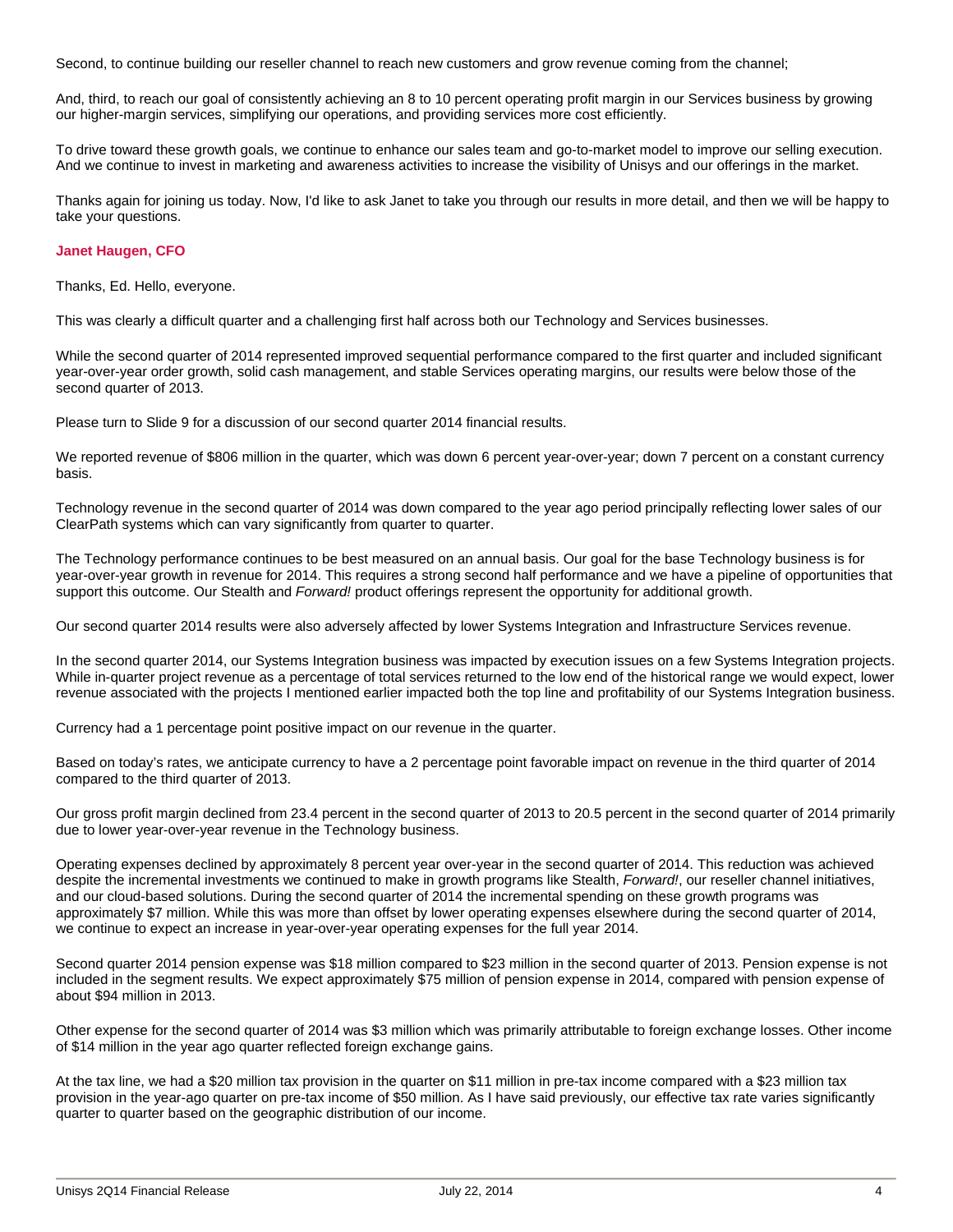We reported a net loss of \$12 million in the quarter, versus net income of \$20 million in the year ago quarter. Excluding the impact of pension expense in both years, we reported non-GAAP net income of \$6 million for the second quarter 2014 compared to non-GAAP net income of \$46 million in the prior year.

In the second quarter of 2014 we reported a loss per diluted share of 24 cents compared to earnings per diluted share of 46 cents in the year-ago quarter. Excluding the impact of pension expense in both quarters, we reported non-GAAP earnings per diluted share of 11 cents for the second quarter 2014 compared to 91 cents in the prior year period.

Moving to discuss our second-quarter revenue in more detail, please turn to Slide 10. As noted earlier, Services revenue, which represented 88 percent of our revenue in the second quarter of 2014, declined 4 percent year-over-year.

Technology revenue, which accounted for 12 percent of our total revenue, declined 21 percent year-over-year.

On Slide 11, you can see Services revenue and margins.

We were pleased to see growth in our IT Outsourcing, Business Process Outsourcing and Core Maintenance businesses. This was offset by declines in our Systems Integration and Infrastructure Services businesses which were down by 8 and 16 percent, respectively, and drove the overall decline in Services business.

Ed and I spoke to our challenges in Systems Integration earlier. As we have mentioned before, our Infrastructure Services business is not a strategic growth area and the decline in that business reflects lower volumes on some existing contracts and the conclusion of other contracts that we did not renew.

Services gross profit margin decreased 140 basis points year-over-year to 16.8 percent from 18.2 percent in the second quarter of 2013. This decline was due to lower volume in our Systems Integration and Infrastructure Services businesses and the project execution issues I highlighted previously. This decline in gross margin was offset by lower operating expenses. As a result, Services operating margin of 4.0 percent in the second quarter of 2014 was flat year-over-year.

Moving on to Technology revenue and margins on Slide 12, Enterprise Class Software and Server revenue declined 19 percent yearover-year due to lower ClearPath volume while sales of Other Technology, all of which is third party product, decreased by \$4 million to \$3 million.

Lower ClearPath volume in the second quarter of 2014 drove the decline in Technology gross profit margins from 59.4 percent a year ago to 50.2 percent. As we have mentioned before, the profitability of the ClearPath business is sensitive to revenue volumes because of the relatively high proportion of fixed costs associated with this business. Our Technology operating margin declined from 23.9 percent in the second quarter of 2013 to 1.9 percent in the second quarter of 2014.

Slide 13 shows our second-quarter revenue by geography and industry.

Our North America revenue which represented 40 percent of our revenue in the second quarter 2014 declined 10 percent with lower Technology revenue and softness in Systems Integration driving the decline. Revenue from the U.S. Federal government represented 14 percent of total Unisys revenue in the second quarter and was down 3 percent year-over-year.

International revenue declined 3 percent in the quarter and was down 4 percent on a constant currency basis.

Revenue in our European region was up 8 percent in the second quarter on an as reported basis and up 1 percent in constant currency.

The Asia Pacific Region revenue decreased by 24 percent as reported and 21 percent on a constant currency basis. This decline was primarily attributable to lower Technology revenue.

In Latin America, currency had a major impact on year-over-year comparisons. Revenue declined 6 percent from the second quarter of 2013 but was up 1 percent on a constant currency basis.

From an industry perspective, Public Sector, which reported a 6 percent year-over-year decline in revenue, remained our largest industry revenue source, representing 40 percent of our total revenue.

Revenue from Commercial industry customers represented 34 percent of our second quarter revenue while the Financial Sector accounted for 26 percent of revenue. Commercial revenue declined 11 percent in the quarter while revenue from the Financial sector rose 2 percent.

Slide 14 provides more detail on our U.S. Federal government revenue over the past six quarters.

While flat sequentially, our U.S. Federal revenue of \$116 million declined approximately 3 percent when compared to the year-ago quarter.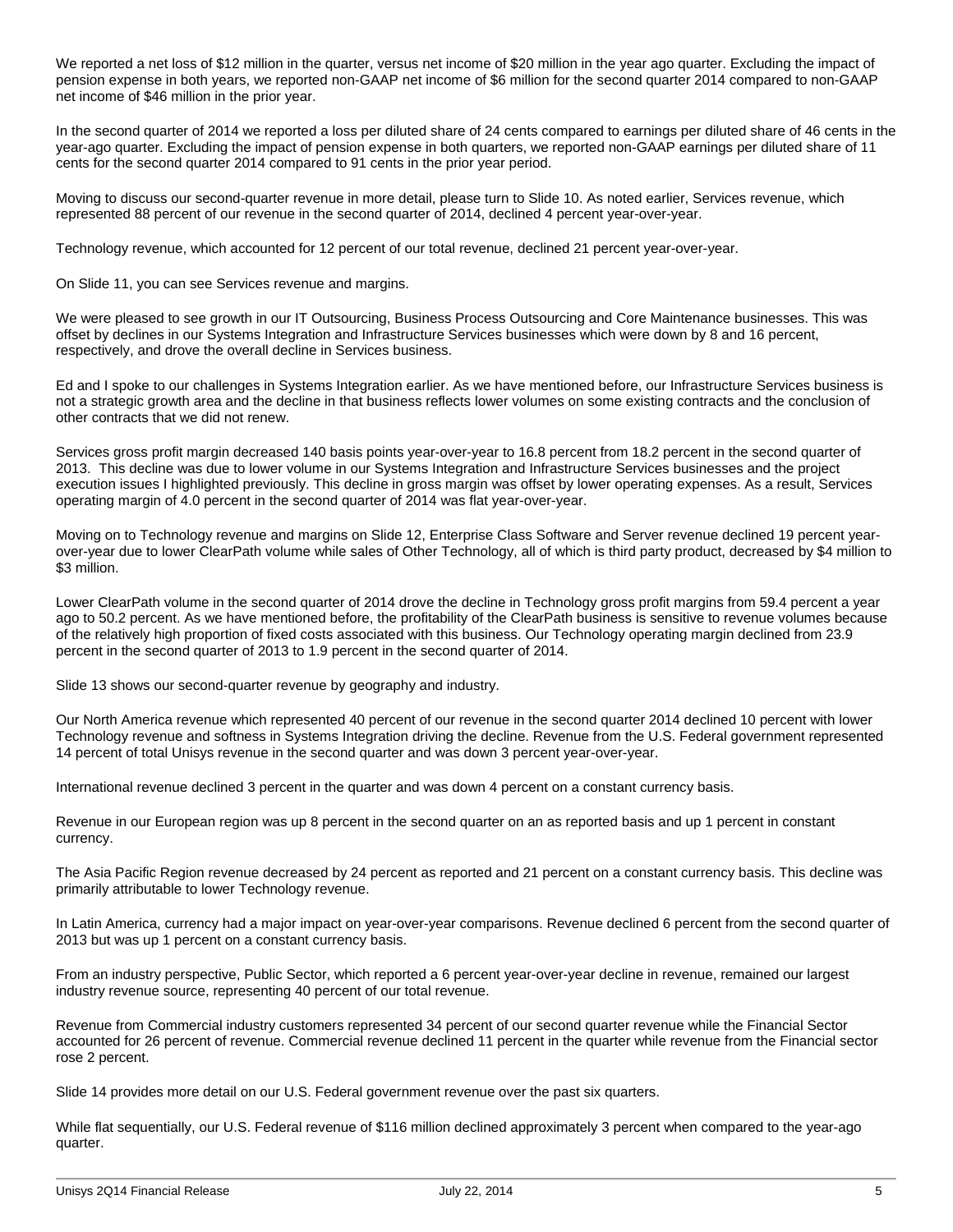In the second quarter of 2014, revenue from Civilian agencies represented about 44 percent of our overall U.S. Federal government revenue while Homeland Security agencies and Defense and Intelligence agencies represented about 30 percent and 26 percent of our revenue respectively.

We ended the second quarter of 2014 with about \$270 million of U.S. Federal services backlog, which was up 4 percent versus the second quarter of 2013.

We previously discussed the July 2013 award to Unisys of the Border Enforcement and Management Systems contract by Customs and Border Protection last year during our second quarter earnings release. This contract award, which was valued at that time to be worth up to \$460 million over five years, was delayed due to a protest by the incumbent contractor and a reevaluation effort followed by Customs and Border Protection. We expect the reevaluation of the award to be completed this quarter.

For some comments on Services orders, please turn to Slide 15.

In the second quarter, our Services orders rose year-over-year and sequentially, driven by a large order from the Commonwealth of Pennsylvania that extends and enhances the services that Unisys provides to this long-standing IT Outsourcing client.

We ended the second quarter with \$4.7 billion in Services backlog down from about \$4.8 billion at June 30, 2013.

Of the \$4.7 billion in Services backlog at June 30, 2014, approximately \$630 million is anticipated to convert into third quarter 2014 Services revenue. During the past several years, the amount of revenue in backlog at the start of the quarter has typically ranged between 85 and 90 percent of our quarterly Services revenue for the full quarter and the sell-and-bill revenue has accounted for the remainder.

Moving to cash, please turn to Slide 16 for an overview of our cash flow performance in the quarter.

We generated \$3 million of cash from operations in the second quarter of 2014 compared to \$16 million in the year-ago quarter.

Capital expenditures were \$45 million in the second quarter of 2014, versus \$38 million in the second quarter of 2013. The increase in capital expenditures largely reflected continued investments in our new products. We expect full year capital expenditures of approximately \$200 million.

We contributed \$48 million in cash to our defined benefit pension plans in the second quarter of 2014 versus \$35 million in the second quarter of 2013. For the full year 2014, we expect to contribute approximately \$235 million.

We continue to monitor possible legislative changes in the U.S. which, depending on timing, might have some positive effect on the 2014 contribution requirements, and could have a favorable impact on required contribution levels over the next four to five years.

We had free cash flow usage of \$42 million in the second quarter of 2014 versus free cash flow usage of \$22 million in the same period last year. In the second quarter of 2014, we had year-over-year increases of \$13 million in required pension contributions and \$7 million in capital expenditures. Our free cash flow generation before the pension cash contributions was \$6 million for the second quarter of 2014 versus \$13 million in the second quarter of 2013.

I would like to take this opportunity to remind everyone that we expect free cash flow in 2014 will continue to be impacted by higher operating expenses, higher capital expenditures associated with new deals and investments, and by an approximate \$85 million increase in pension contributions that we expect to make in 2014 versus 2013.

Depreciation and amortization was \$41 million in the quarter, up slightly from the second quarter of 2013.

Excluding the impact of pension expense, Unisys generated adjusted EBITDA of \$69 million in the second quarter of 2014 versus \$113 million in the prior year period.

Our debt balance was \$210 million at June 30, 2014, unchanged from a year ago.

Our cash balance of \$574 million at June 30, 2014 was consistent with the prior year level and remained roughly 3 times our debt.

As we have discussed previously, in December 2012 our Board of Directors authorized the purchase of up to \$50 million of the Company's common or preferred stock through December 2014. During the second quarter of 2014, Unisys returned approximately \$13 million to shareholders through the repurchase of common shares under this authorization.

Since June 30, 2014, we have purchased about 97,000 shares of common stock for approximately \$2.4 million.

Through July 22, 2014, approximately \$22 million remains available under the Board authorization for further repurchases during the remainder of 2014.